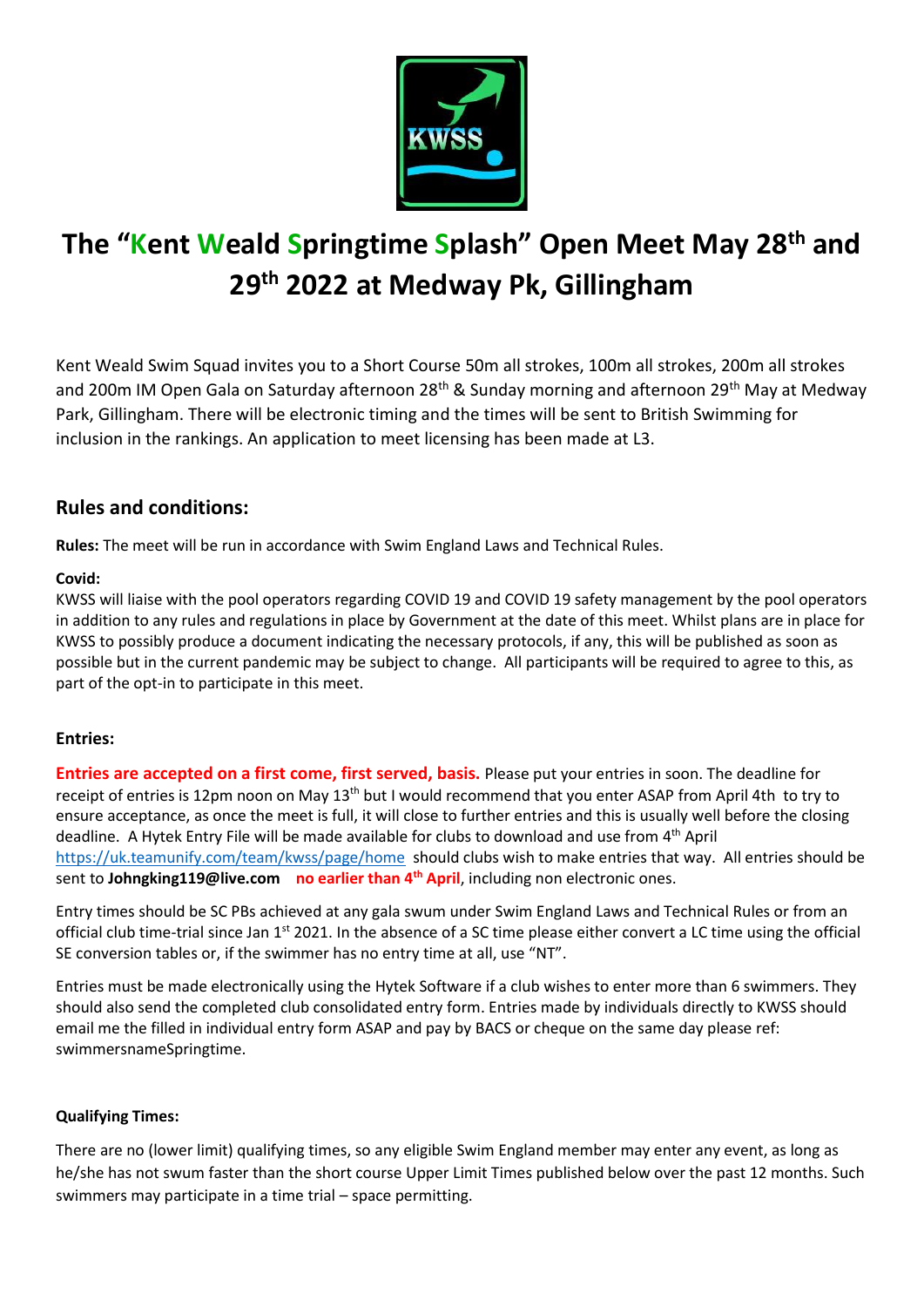**Medals:** There will be medals awarded to the top three male and female swimmers in each individual event HDW in the age categories 9, 10, 11, 12, 13, 14, 15, 16 and 17+ years old. **Age as on May 28th 2022**. Do not enter any children who are not at least 9 years old by 28<sup>th</sup> May.

**Payment:** The entry fees per race are: £5.00 for 50m, £6.00 for 100m and £7.00 for 200m races. Entry fees and fees for pool passes should be paid at the same time as the entries are submitted. The BACS details are Kent Weald Swim Squad at Barclays Bank Sort code: 20-54-25 Account number: 33597180 Please give reference "*clubnameSpringtime*"

Spectator entry fees are paid "on the day" at the entrance to the viewing area – see an item below.

**Pool passes:** Coach/Team manager pool passes are £7 for one session only, £12 for both of the Sunday sessions only, or £16 for the whole weekend each. For child protection reasons, these must all be pre-ordered at the time of submitting entries. Coaches' passes will be collected on the day of the gala. For the purposes of child protection, no persons, unless technical and non-technical officials, KWSS club stewards, Medway Pk staff or coaches or team managers displaying a valid pass, shall be allowed on poolside.

**Rejected entries**: Clubs or individuals will be informed if we have had to reject any entries received from them within 48 hrs of receiving them and clubs will be reimbursed within 10 working days. Rejections will be made if swimmers are too fast in an event ( break the upper limits posted below), are not eligible competitors (not competition members of a Swim England Club), the meet has closed to entries or, finally, the meet is on the cusp of closure to entries for being full, and we receive a large new entry which we can only partially accommodate. In the latter case, we may negotiate with the club concerned regarding which swims to accept. Those not accepted will be refunded. Clubs are welcome to not enter into such a negotiation at this point and, if they so wish, may cancel all of their entries and receive a full refund.

**Spectator Entry:** Admission prices are as follows: Adults £5.00 per session or £8 for the Sunday or £12 for the weekend. Raffle tickets will be available to purchase at £1.00 per strip. All spectator charges should be paid in cash please at the time of entry to the viewing area

**All swimmers:** Must be members of a club affiliated to Swim England and competitively registered with Swim England (formerly known as cat 2 registered).

### **Data Protection:**

By submitting entries, consent is thereby given, as required under the current Data Protection Act 2018, to the organisers of this meet holding personal information on a computer. Where personal data has been passed via a third party, such as your swimming club, it will be deemed that the third party has gained the appropriate data protection consent. By entering this meet parents/guardians are allowing the names and year of birth, the times in events achieved and entered, and the club their competitor children belong to, to be published in results sheets, visible in MeetMobile and also that such information shall be allowed to be sent to Swim England rankings. The same is true for adult competitor swimmers entered (18+).

#### **Wedge blocks** will be used.

**Backstroke ledges** will not be used.

### **Signing in:**

This is a "sign -in" event. Latest Sign -in times are shown on the event programme below. Swimmers will not usually be reinstated into events in a session if they miss this latest sign in time as it disrupts the smooth running of the meet.

**Secondary Strobe:** There is a secondary strobe available at the venue – please inform the referee before the session starts when it will be required.

**Officials:** Please would clubs try their very best to supply as many qualified officials as possible. We would expect at least 1 official per 8 swimmers entered by a club into a session, if this is at all possible

The event needs a minimum of 16 officials for each session. If you are a qualified official and are prepared to officiate for any session or sessions, please let us know via the club consolidated entry form or via email to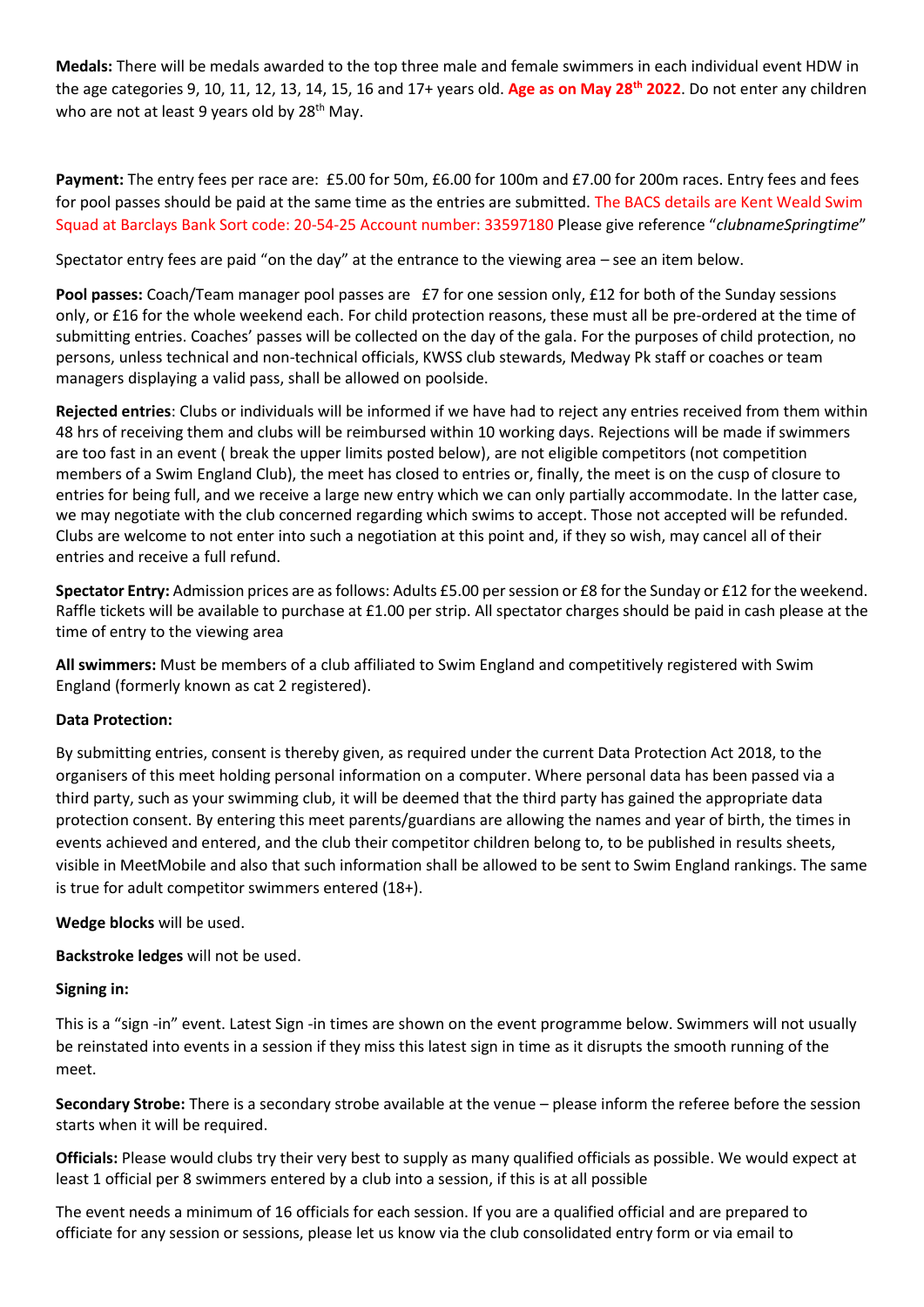**Safety:** Everyone attending the event must familiarise themselves with the location of the Emergency Exits, which must be kept clear at all times. Due to limited space poolside everyone is asked to observe all normal precautions in the pool area and when moving around the sports centre, to ensure their own safety and that of others.

Anyone observing anything they consider to be a safety hazard must report it to one of the Meet Organiser's representatives. The pool depths are **2m** at the starting end of the pool and **1.10m** at the shallow end of the pool. ALL SWIMMERS MUST WEAR SUITABLE FOOTWEAR AND TOPS WHEN IN THE STEWARDING AREA OR WHEN LEAVING POOLSIDE

Should the emergency alarm sound, all participants, officials, team managers, coaches, volunteers and spectators must leave the sports centre via the fire-doors at the block end of the pool on the ground floor and those on the spectator gallery. No one should return to the changing rooms, the conference room or the lockers beforehand.

#### **Race Procedures:**

It is the responsibility of the competitors and coaches from participating clubs to ensure that all swimmers are competent to the standard of the Swim England Competitive Start Award. Swimmers are reminded that they are permitted to start in the water for all events but must advise the referee of this prior to the start of their heat.

All events are heat declared winners. Heats will be swum with all age groups combined and swimmers seeded by entry times. The fastest heat in each event will be spear-headed. Starts will be at the deep end of the pool and over the top starts may be used for all events except backstroke. Swimmers must leave the pool using the steps at the side of the pool and must not climb over the electronic timing pads at the end of each lane.

**Behaviour:** The organisers and the pool management reserve the right to remove any swimmer or spectator from the pool area whose behaviour is either against the pool rules or the efficient running of the meet. Stewards will be patrolling the sports centre and anyone found causing damage or seriously misbehaving, will be banned from the meet and refused entry to the building.

**Security:** Competitors are advised not to leave their belongings unattended and to ensure valuables are placed in a locked locker or deposited with someone for safekeeping. Neither Kent Weald Swim Squad nor the Pool Management will be held responsible for property that is lost.

**Litter:** Competitors and spectators are asked to place all litter in the receptacles provided and not to leave it on the floor, particularly in the spectator gallery, where it may become a safety hazard.

**Warm Up:** Coaches must supervise their swimmers at all times during the warm up. A warm up schedule will be available 15 minutes before the start of the warm up session at the starting end of the pool. During the warm-up, swimmers and coaches must ensure that they (and swimmers in their charge) take no action that would endanger themselves or others. The instructions of Pool Lifeguards or others in authority must be obeyed immediately. Diving is not permitted in the warm- up until sprint lanes are announced and then only in the sprint lanes under supervision by club coaches.

**Official Photographer:** There is likely to be an official meet photographer present. If you do not want him/her to take photos of your son or daughter, please inform the meet promoter in advance.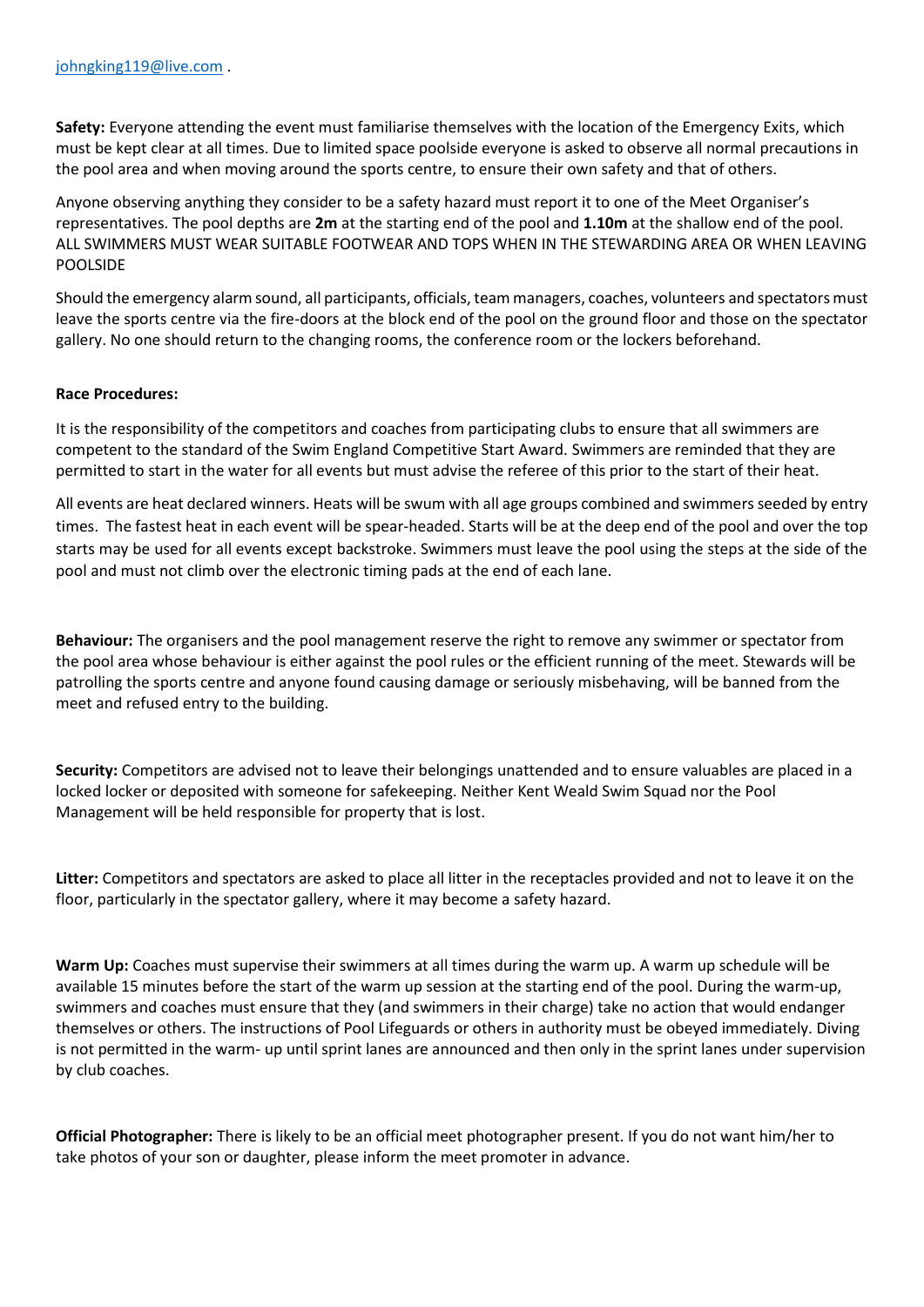**Spectator Photography:** Spectators wishing to take photography (including the use of mobile phones to do this) must do so in accordance with the Swim England Child Safeguarding Policy and Procedures (Wavepower). Photos or videos by parents/relatives must be focused on their own children only. Flash photography is prohibited at all times.

**The Meet Promoter** will make any other non-swimming decisions ( the swimming decisions will be made by the lead referee) not covered above, after consulting the lead referee and/or the pool management depending on the relevance of the issue

**Live Results:** these will be available on the MeetMobile App.

**Information:** For further information please contac[t johngking119@live.com](mailto:johngking119@live.com)

**John King - Meet Promoter 15.03.22**

**[Johngking119@live.com](mailto:Johngking119@live.com)**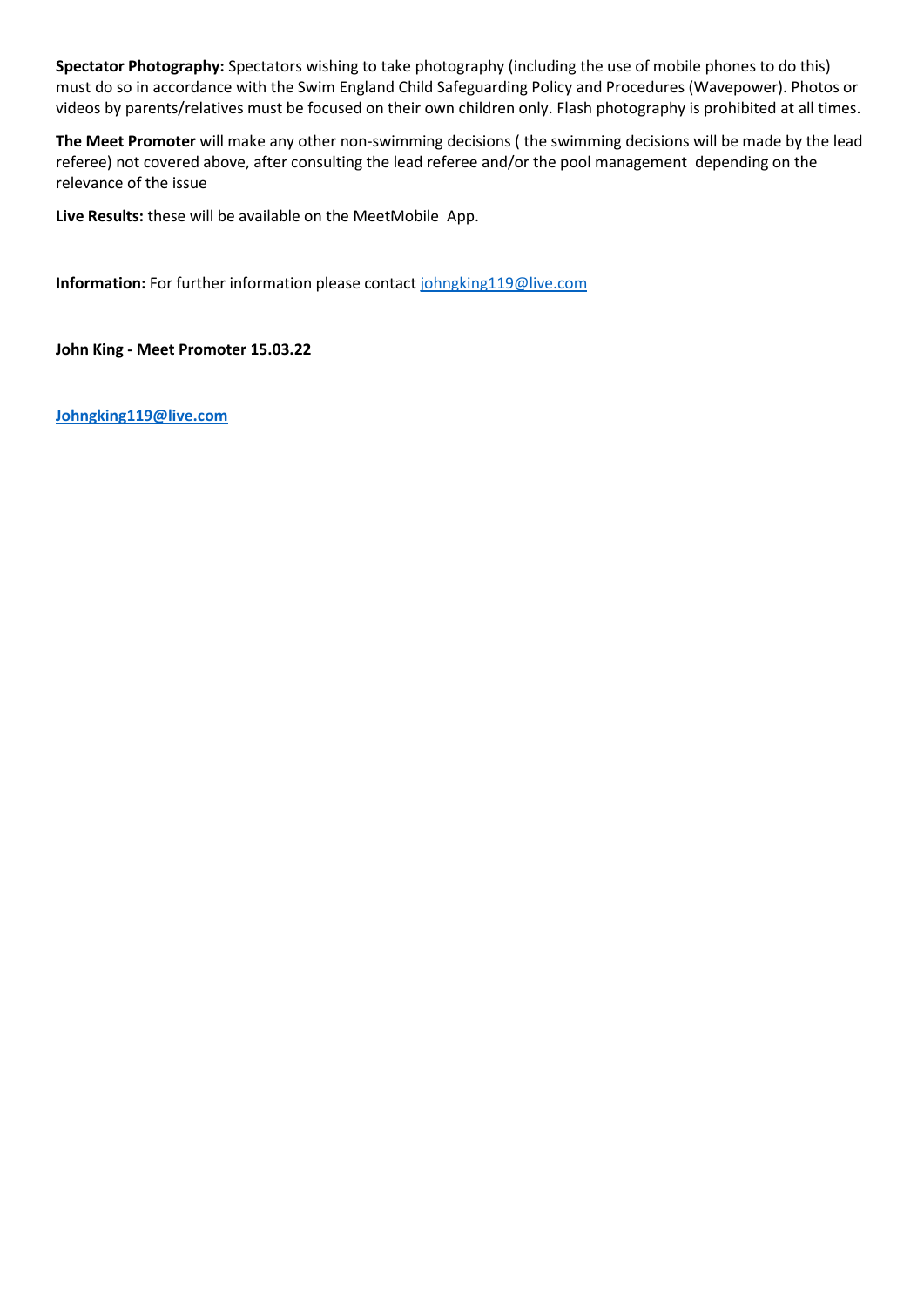## **"Kent Weald Springtime Splash" 3SExxxx Meet Saturday 28 th May 2022 and Sunday 29 th May 2022 at Medway Park**

# **Event Programme:**

| <b>SATURDAY 28th MAY</b>              |                |                  |                                        | SUNDAY 29th MAY                       |  |
|---------------------------------------|----------------|------------------|----------------------------------------|---------------------------------------|--|
|                                       |                | <b>Session 2</b> |                                        |                                       |  |
|                                       |                | Warm Up &        | 8.30am                                 |                                       |  |
|                                       |                |                  | Sign in by                             |                                       |  |
|                                       |                |                  | <b>Session Start</b>                   | 9.15am                                |  |
|                                       |                |                  | <b>Time</b>                            |                                       |  |
|                                       |                |                  | <b>11. 200 Back Girls</b>              |                                       |  |
| <b>No events on Saturday</b>          |                |                  | 12. 200 Back Boys                      |                                       |  |
| morning                               |                |                  | 13. 100 Breast Girls                   |                                       |  |
|                                       |                |                  | 14. 100 Breast Boys                    |                                       |  |
|                                       |                |                  | 15. 50 Free Girls                      |                                       |  |
|                                       |                |                  | 16. 50 Free Boys                       |                                       |  |
|                                       |                |                  | 17. 100 Fly Girls<br>18. 100 Fly Boys  |                                       |  |
|                                       |                |                  |                                        |                                       |  |
|                                       |                |                  | End approx. 11.45 am                   |                                       |  |
| <b>SATURDAY 28th MAY</b>              |                |                  | SUNDAY 29th MAY                        |                                       |  |
|                                       |                |                  |                                        |                                       |  |
| <b>Session 1</b>                      |                |                  | <b>Session 3</b>                       |                                       |  |
| Warm Up & Sign                        | <u>1pm</u>     |                  | Warm Up &                              | <u>12.15pm (tbc)</u>                  |  |
| in by                                 |                |                  | Sign in by                             |                                       |  |
| <b>Session Start</b>                  | 1.45pm         |                  | <b>Session Start</b>                   | 1.00 <sub>pm</sub> ( <sub>the</sub> ) |  |
| Time                                  |                |                  | <b>Time</b>                            |                                       |  |
| 200 IM Girls<br>1.                    |                |                  | 19. 200 Free Girls                     |                                       |  |
| 2. 200IM Boys                         |                |                  | 20. 200 Free Boys                      |                                       |  |
| 3.                                    | 100 Free Girls |                  | 21. 50 Breast Girls                    |                                       |  |
| 4.                                    | 100 Free Boys  |                  | 22. 50 Breast Boys                     |                                       |  |
| 50 Fly Girls<br>5.                    |                |                  | 23. 100 Back Girls                     |                                       |  |
| 6. 50 Fly Boys<br>7. 200 Breast Girls |                |                  | 24. 100 Back Boys<br>25. 200 Fly Girls |                                       |  |
| 8. 200 Breast Boys                    |                |                  | 26. 200 Fly Boys                       |                                       |  |
| 9. 50 Back Girls                      |                |                  |                                        |                                       |  |
| 10.50 Back Boys                       |                |                  |                                        |                                       |  |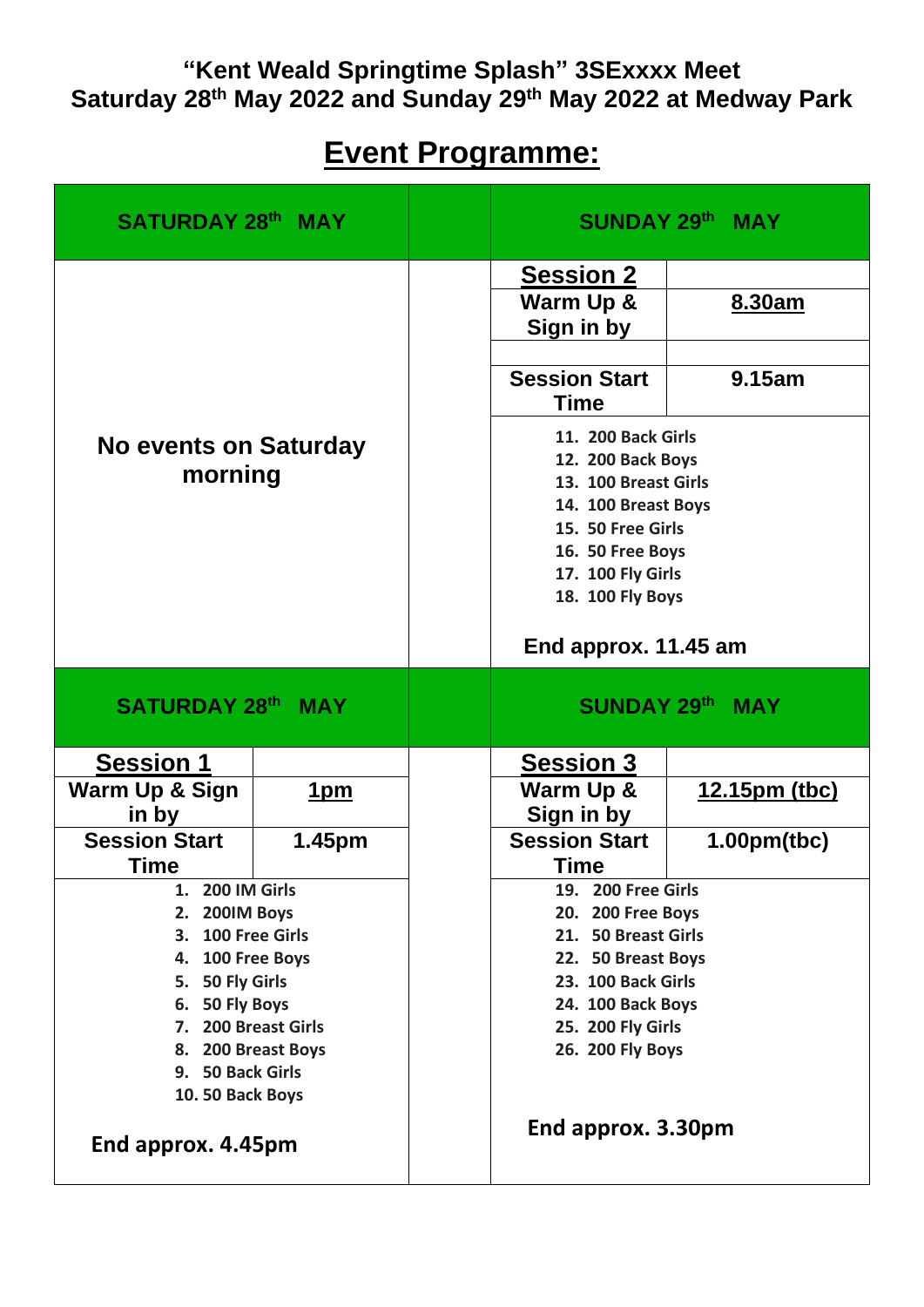# **Kent Weald Swim Squad "Kent Weald Springtime Splash" 3SExxxx Meet**

### **Upper Limit Times (Ages at 28.05.22)**

### **Swimmers must be no faster than these times (over the 12 months immediately prior to the event – so since 29.5.21) to enter.**

*These are SC times - LC times converted to SC, using the Swim England official conversion tables also apply if no SC times are available in the 12 month period* **Upper Limit** 

| <b>Times Girls</b><br>Must be no faster than |          |         |         | <b>Upper Limit Times Boys</b> |         |                                         | Must be no faster than |         |         |         |         |
|----------------------------------------------|----------|---------|---------|-------------------------------|---------|-----------------------------------------|------------------------|---------|---------|---------|---------|
| Distance/Stroke                              | $9 - 11$ | 12      | 13      | 14                            | $15+$   | Distance/Str<br>oke                     | $9 - 11$               | 12      | 13      | 14      | $15 +$  |
| 50m Freestyle                                | 29.40    | 28.10   | 27.50   | 26.80                         | 24.00   | 50 <sub>m</sub><br>Freestyle            | 28.80                  | 25.60   | 23.90   | 23.00   | 21.00   |
| 100m Freestyle                               | 1.03.90  | 1.01.10 | 1.00.80 | 59.30                         | 52.00   | 100 <sub>m</sub><br>Freestyle           | 1.02.20                | 55.70   | 51.40   | 50.10   | 49.00   |
| 200m Freestyle                               | 2.18.40  | 2.12.30 | 2.10.70 | 2.06.50                       | 1.50.00 | 200m<br>Freestyle                       | 2.16.50                | 2.07.00 | 1.58.80 | 1.53.60 | 1.45.00 |
| 50 <sub>m</sub><br><b>Backstroke</b>         | 34.40    | 32.90   | 31.80   | 30.10                         | 28.00   | 50 <sub>m</sub><br><b>Backstroke</b>    | 33.60                  | 30.20   | 29.00   | 28.10   | 25.00   |
| 100 <sub>m</sub><br><b>Backstroke</b>        | 1.14.90  | 1.09.80 | 1.07.80 | 1.06.00                       | 58.00   | 100 <sub>m</sub><br><b>Backstroke</b>   | 1.11.20                | 1.05.20 | 59.20   | 57.80   | 55.00   |
| 200 <sub>m</sub><br><b>Backstroke</b>        | 2.37.74  | 2.26.40 | 2.22.60 | 2.20.60                       | 2.10.00 | 200 <sub>m</sub><br><b>Backstroke</b>   | 2.25.40                | 2.19.80 | 2.12.30 | 2.10.40 | 2.00.00 |
| 50 <sub>m</sub><br><b>Breaststroke</b>       | 38.10    | 35.00   | 33.00   | 31.00                         | 29.00   | 50 <sub>m</sub><br><b>Breaststroke</b>  | 34.00                  | 31.90   | 31.20   | 30.00   | 27.00   |
| 100 <sub>m</sub><br><b>Breaststroke</b>      | 1.19.60  | 1.15.90 | 1.14.10 | 1.12.10                       | 1.05.00 | 100 <sub>m</sub><br><b>Breaststroke</b> | 1.17.30                | 1.10.10 | 1.07.50 | 1.05.00 | 1.00.00 |
| 200 <sub>m</sub><br><b>Breaststroke</b>      | 2.55.70  | 2.45.30 | 2.40.20 | 2.34.30                       | 2.20.00 | 200 <sub>m</sub><br><b>Breaststroke</b> | 2.54.10                | 2.38.30 | 2.25.60 | 2.22.40 | 2.05.00 |
| 50m Butterfly                                | 32.20    | 29.80   | 29.40   | 28.60                         | 27.00   | 50m Butterfly                           | 29.80                  | 27.60   | 26.10   | 25.00   | 23.00   |
| 100m Butterfly                               | 1.12.60  | 1.09.00 | 1.07.80 | 1.06.90                       | 1.00.00 | 100m<br><b>Butterfly</b>                | 1.10.50                | 1.03.60 | 1.00.00 | 57.30   | 52.00   |
| 200m Butterfly                               | 2.38.10  | 2.26.50 | 2.24.80 | 2.23.90                       | 2.10.00 | 200 <sub>m</sub><br><b>Butterfly</b>    | 2.34.10                | 2.16.50 | 2.10.90 | 2.06.90 | 2.00.00 |
| 200m Ind<br><b>Medley</b>                    | 2.38.80  | 2.30.10 | 2.25.90 | 2.19.70                       | 2.08.00 | 200m Ind<br><b>Medley</b>               | 2.35.60                | 2.23.30 | 2.11.90 | 2.06.10 | 2.00.00 |
| SC Times -age                                |          |         |         |                               |         |                                         |                        |         |         |         |         |

at 28.05.2022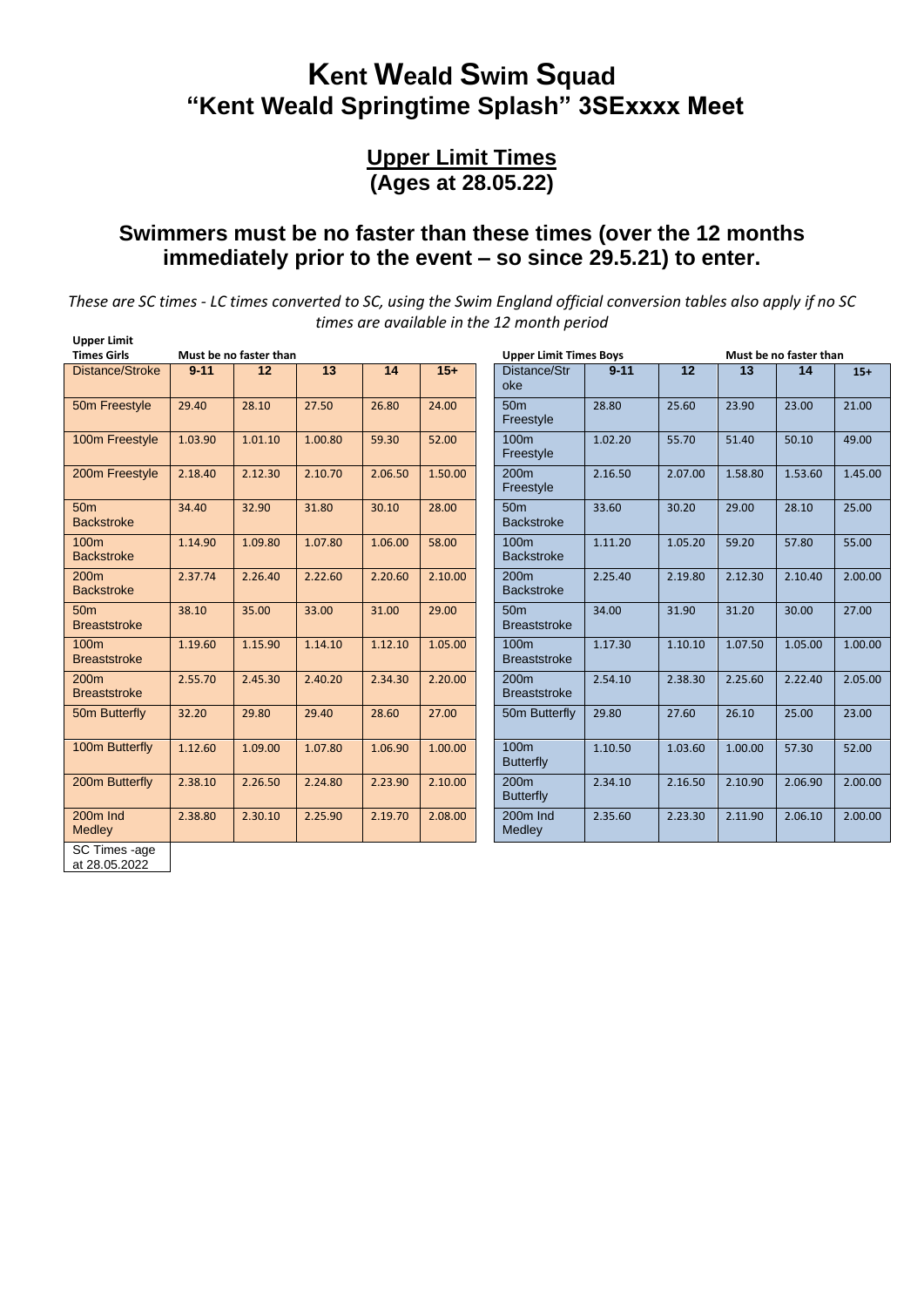### **Individual Swimmer Entry Form**

**This form is designed for sending directly to KWSS, if it is a "one-off" direct entry application to KWSS by a swimmer or their parent or their guardian.**

| <b>Full Name of swimmer:</b>   |  | Male or Female:                     |  |
|--------------------------------|--|-------------------------------------|--|
| <b>Swim England</b><br>Number: |  | Club:                               |  |
| Date of birth:                 |  | Contact email address:              |  |
| Age in years on<br>28.05.22:   |  | <b>Contact telephone</b><br>number: |  |
| Name of person applying        |  | <b>Relationship to the swimmer</b>  |  |

**To enter events, write down an entry time by the relevant event in the format: min:secsec.tenthshundredths eg 2:24.60 or secsec.tenthshundreds eg. 35.78 or write NT (no time)**

**If there is nothing written at all next to the event, we assume that you are not entering that particular race**

| <b>SATURDAY 28th MAY</b>                                     |                           | SUNDAY 29th MAY                                                                                                                                                                                                                                                                            |                                                                   |  |
|--------------------------------------------------------------|---------------------------|--------------------------------------------------------------------------------------------------------------------------------------------------------------------------------------------------------------------------------------------------------------------------------------------|-------------------------------------------------------------------|--|
|                                                              |                           | <b>Session 2</b>                                                                                                                                                                                                                                                                           |                                                                   |  |
|                                                              | Warm Up & Sign in<br>by   | 8.30am                                                                                                                                                                                                                                                                                     |                                                                   |  |
|                                                              | <b>Session Start Time</b> | 9.15am                                                                                                                                                                                                                                                                                     |                                                                   |  |
| No events on Saturday morning                                |                           | 11. 200 Back Girls Time________<br>12. 200 Back Boys Time<br>13. 100 Breast Girls Time______<br>14. 100 Breast Boys Time________<br>15. 50 Free Girls Time_______<br>16. 50 Free Boys Time_______<br>17. 100 Fly Girls Time_______<br>18. 100 Fly Boys Time_______<br>End approx. 11.45 am |                                                                   |  |
|                                                              |                           |                                                                                                                                                                                                                                                                                            |                                                                   |  |
| SATURDAY 28th MAY                                            |                           |                                                                                                                                                                                                                                                                                            | SUNDAY 29th MAY                                                   |  |
| <b>Session 1</b>                                             |                           | Session 3                                                                                                                                                                                                                                                                                  |                                                                   |  |
| Warm Up & Sign in by                                         | 1pm                       | Warm Up & Sign in<br>by                                                                                                                                                                                                                                                                    | 12.15pm (tbc)                                                     |  |
| <b>Session Start Time</b>                                    | 1.45pm                    | <b>Session Start Time</b>                                                                                                                                                                                                                                                                  | 1.00 <sub>pm</sub> ( <sub>tbc</sub> )                             |  |
|                                                              |                           |                                                                                                                                                                                                                                                                                            |                                                                   |  |
| 1. 200 IM Girls Time_______<br>2. 200IM Boys Time_______     |                           |                                                                                                                                                                                                                                                                                            | 19. 200 Free Girls Time________<br>20. 200 Free Boys Time________ |  |
| 3. 100 Free Girls Time_______                                |                           |                                                                                                                                                                                                                                                                                            | 21. 50 Breast Girls Time                                          |  |
| 4. 100 Free Boys Time_______                                 |                           |                                                                                                                                                                                                                                                                                            | 22. 50 Breast Boys Time                                           |  |
| 5. 50 Fly Girls Time______                                   |                           |                                                                                                                                                                                                                                                                                            | 23. 100 Back Girls Time_______                                    |  |
| 6. 50 Fly Boys Time________                                  |                           |                                                                                                                                                                                                                                                                                            | 24. 100 Back Boys Time_______                                     |  |
| 7. 200 Breast Girls Time______                               |                           |                                                                                                                                                                                                                                                                                            | 25. 200 Fly Girls Time_______                                     |  |
| 8. 200 Breast Boys Time_______                               |                           |                                                                                                                                                                                                                                                                                            | 26. 200 Fly Boys Time_______                                      |  |
| 9. 50 Back Girls Time_______<br>10. 50 Back Boys Time_______ |                           |                                                                                                                                                                                                                                                                                            |                                                                   |  |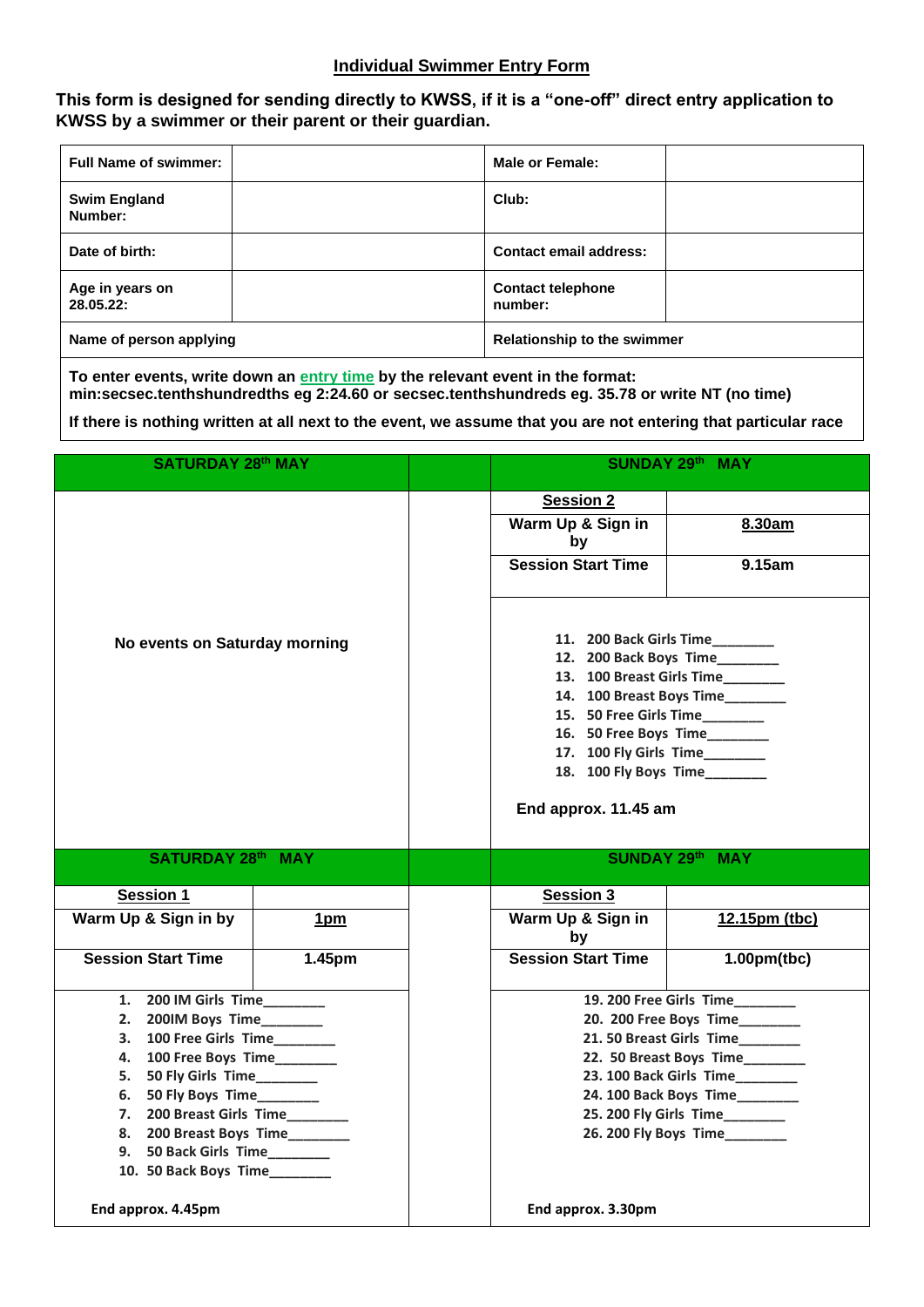# **Club Consolidated Entry Form**

# **Name of Club\_\_\_\_\_\_\_\_\_\_\_\_\_\_\_\_\_**

|                                                                                                                     | <b>Number of</b><br><b>Entries</b> |                                 | Cost(f) |
|---------------------------------------------------------------------------------------------------------------------|------------------------------------|---------------------------------|---------|
| <b>Total entries at 50m</b>                                                                                         |                                    | @ £5                            |         |
| <b>Total entries at 100m</b>                                                                                        |                                    | @£6                             |         |
| <b>Total entries at 200m</b>                                                                                        |                                    | @£7                             |         |
|                                                                                                                     |                                    | <b>Total Cost of</b><br>entries |         |
| Pool pass £7 per session (number ________ ), £12 per<br>day(Sunday) (number_____) and/or £16 per<br>weekend (number |                                    |                                 |         |
| <b>Final Cost</b>                                                                                                   |                                    |                                 | £       |

### **Name of Official(s) Provided – please fill this in**

| <b>Name</b> | <b>Qualification</b> | <b>SE</b> number | Session(s) |
|-------------|----------------------|------------------|------------|
|             |                      |                  |            |
|             |                      |                  |            |
|             |                      |                  |            |
|             |                      |                  |            |
|             |                      |                  |            |
|             |                      |                  |            |
|             |                      |                  |            |
|             |                      |                  |            |
|             |                      |                  |            |
|             |                      |                  |            |
|             |                      |                  |            |
|             |                      |                  |            |
|             |                      |                  |            |
|             |                      |                  |            |
|             |                      |                  |            |
|             |                      |                  |            |
|             |                      |                  |            |
|             |                      |                  |            |